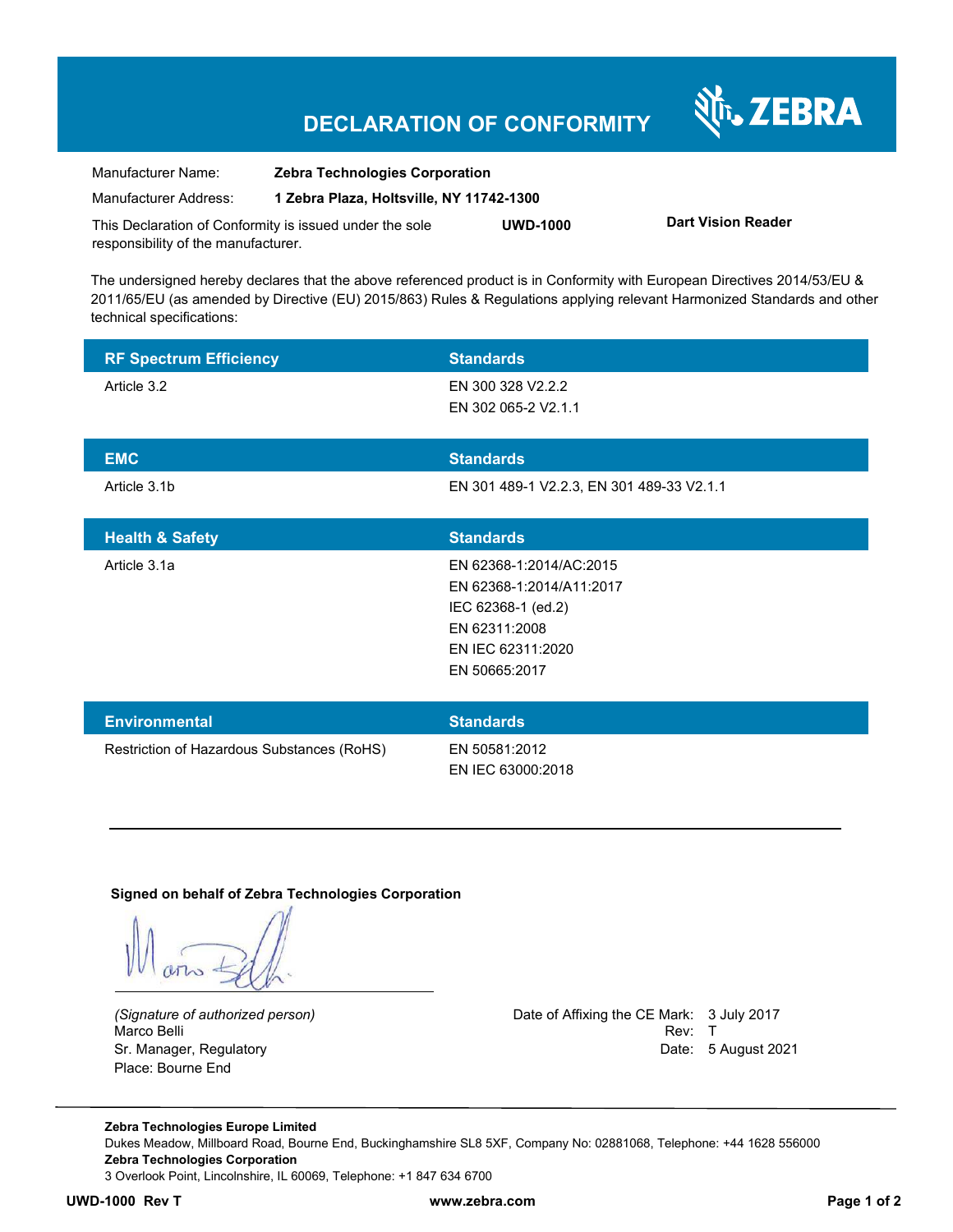# **DECLARATION OF CONFORMITY**



#### **Appendix A**

#### **EU Operating frequencies and maximum power levels**

WLAN 2008 2400 MHz – 2483.5 MHz 200Bm UWB 6.0 GHz – 9.0 GHz -41.3dBm/MHz

**Technology Operating Frequencies/Bands Maximum Transmit power level** 

#### **Accessories:**

**Description Model** None None

**Zebra Technologies Europe Limited**  Dukes Meadow, Millboard Road, Bourne End, Buckinghamshire SL8 5XF, Company No: 02881068, Telephone: +44 1628 556000 **Zebra Technologies Corporation**  3 Overlook Point, Lincolnshire, IL 60069, Telephone: +1 847 634 6700